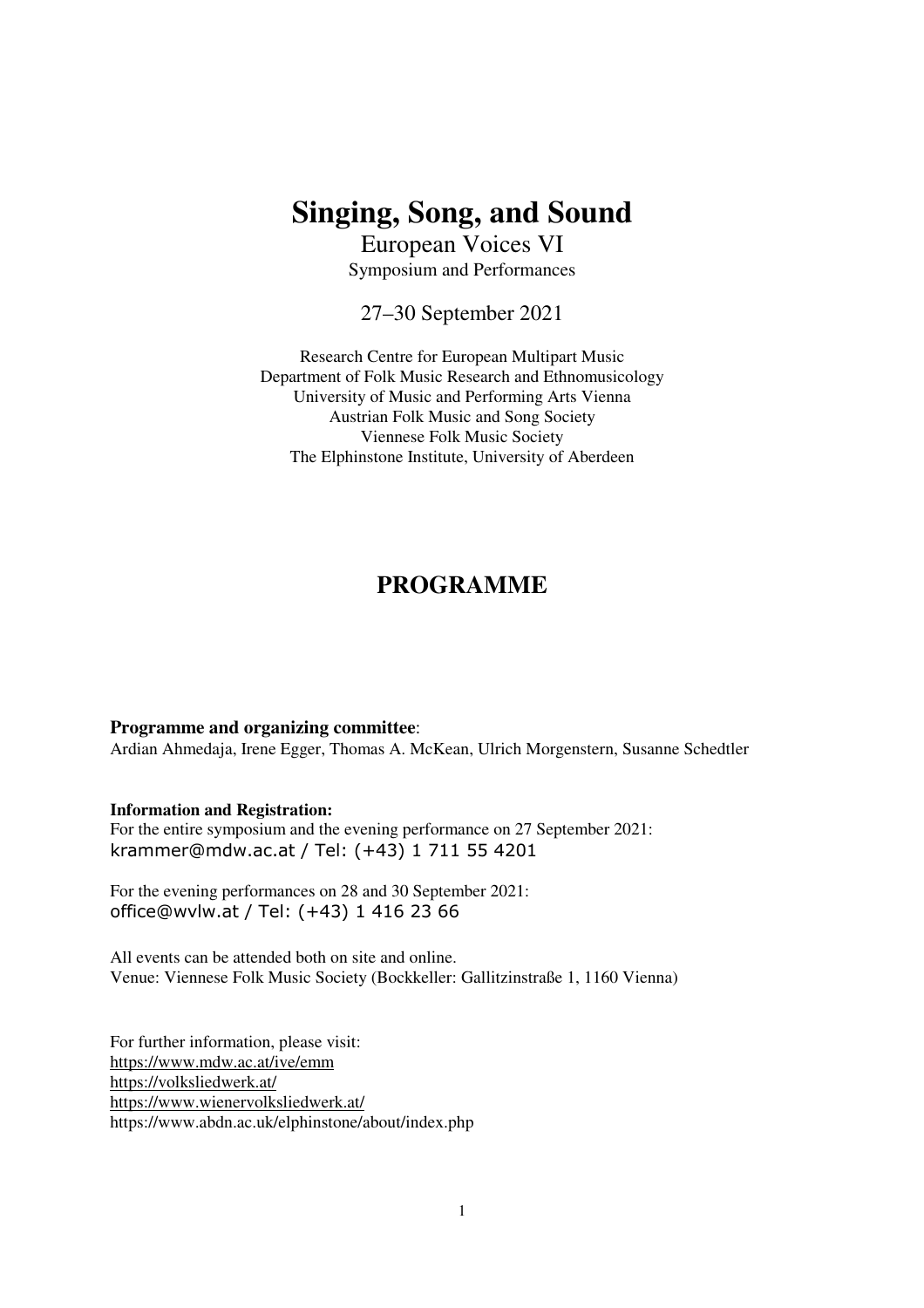#### **MONDAY, 27 SEPTEMBER 2021**

**Venue**: Viennese Folk Music Society (Bockkeller: Gallitzinstraße 1, 1160 Vienna)

#### **17:30–18:00 Opening Ceremony**

**18:00–19:30** *Alpine and Viennese Songs from the Archives of the Austrian and Viennese Folk Song Societies.* With Norbert Hauer, Else Schmidt, Herbert Zotti. Presentation by Irene Egger.

Free admission.

## **TUESDAY, 28 SEPTEMBER**

**Venue**: Viennese Folk Music Society (Bockkeller: Gallitzinstraße 1, 1160 Vienna)

#### **Session I: Singing, Song and Sound in Austria**

Chair: Ulrich Morgenstern

- **09:00–09:45** Susanne Schedtler and Herbert Zotti *On the relationship and the mutual impact between Alpine song and the* Wienerlied
- **09:45–10:30** Eva Maria Hois and Erna Ströbitzer *A portrait of the Landl Quartet*

#### **10:30–11:15** Hermann Fritz

*Incomplete information and changed listening habits as a problem of transmission based on the example of yodelling* 

11:15–11:45 Tea/coffee break

#### **Session II: Singing and Poetry 1**

Chair: Ardian Ahmedaja

**11:45–12:30** Ignazio Macchiarella *Song, singing, and sound in inclusive multipart musics: the symbolic strength of the Gosos/Goigs* 

## **12:30–13:15** Paolo Bravi *I did it my way: interaction and temporal dimension*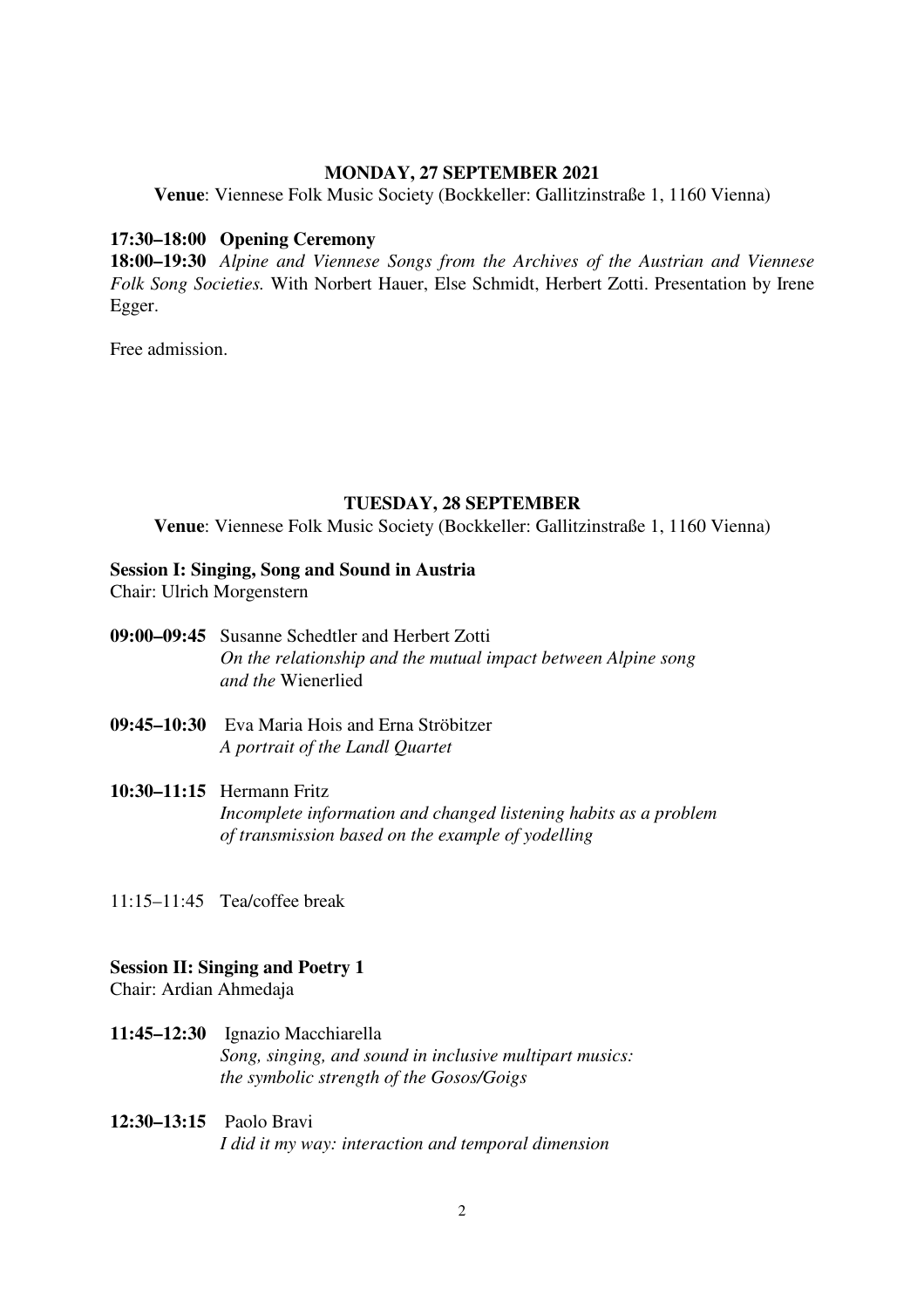*in the extemporaneous poetry of northern Sardinia* 

13:15–15:00 Lunch break

#### **Session III: Singing and Poetry 2**

Chair: Susanne Schedtler

- **15:00–15:45** Cristina Ghirardini *Technique and gesture in improvised poetry in* ottava rima *in central Italy*
- **15:45–16:30** Saverina Bavasso and Oliver Gerlach *Multipart singing and the local dialect of Arbëresh in the kalimera tradition of Lungro*

**18:30–20:00** *Mountain and Kitchen Voices – Schwarzenberg Dreigsang, Bergfex & Kuchihucker* Venue: Bockkeller. 1160 Wien, Gallitzinstraße 1 Admission fee On site:  $\epsilon$ 15 /  $\epsilon$ 13 (members of the wvlw);  $\epsilon$ 10 (pupils and students) Online: €10

## **WEDNESDAY, 29 SEPTEMBER 2021**

**Venue**: Viennese Folk Music Society (Bockkeller: Gallitzinstraße 1, 1160 Vienna)

## **Session IV: Agencies of Singing**

Chair: Irene Egger

**09:00–09:45** Anda Beitāne *"Ethnographic singing" agencies in Latvia: the politics of sound* 

**09:45–10:30** Antonis Ververis *"We don't want to sound like a classical choir": issues of vocal timbre and agency in traditional vocal ensembles of Greece*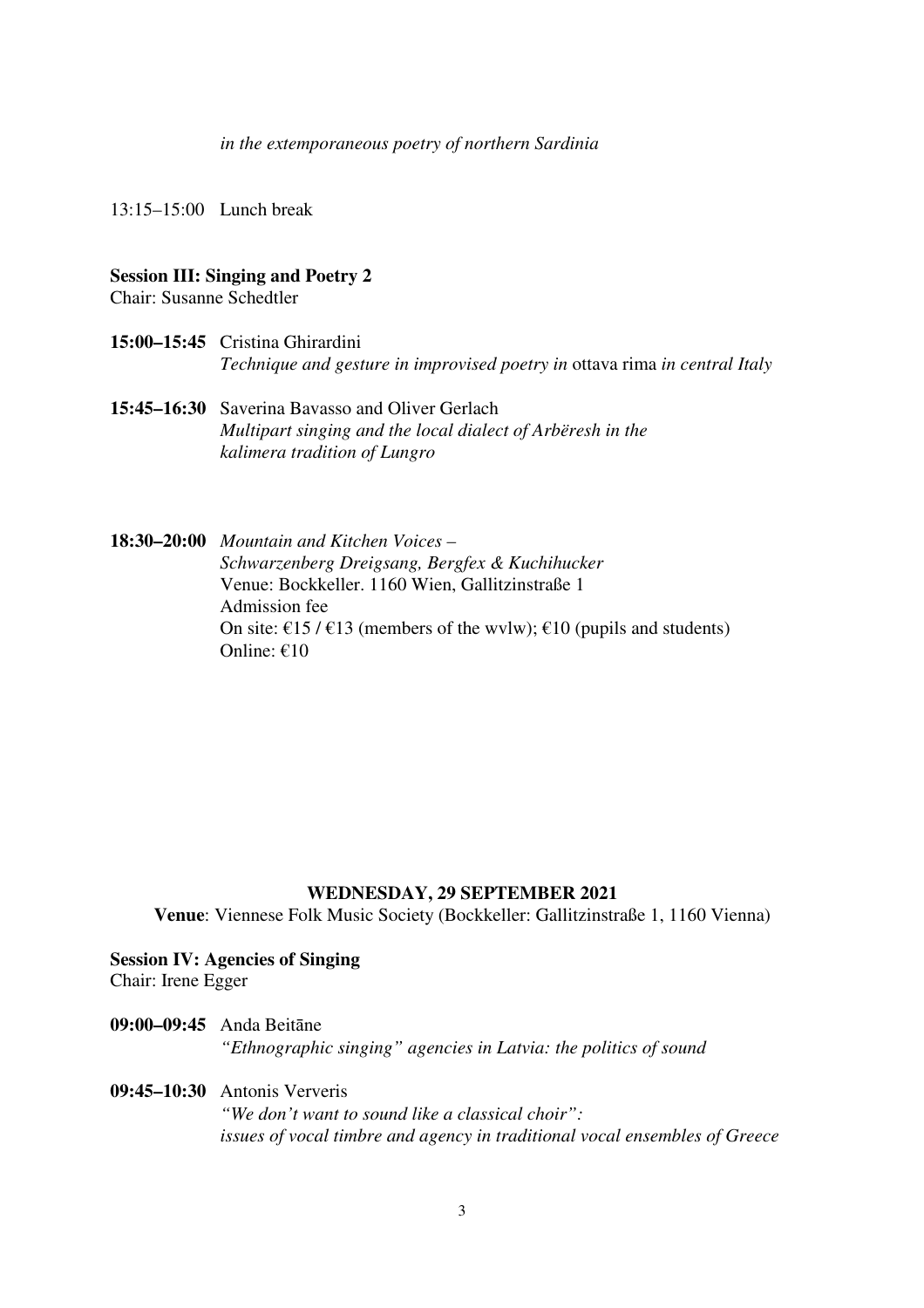10:30–11:00 Tea/coffee break

## **Session V: The Politics of Singing**

Chair: Ignazio Macchiarella

#### **11:00–11:45** Kim Burton

*Living apart, sounding together: Bosnian multi-voice singing as a politics of cohesion and exclusion* 

## 11:45-12:30 Daiva Račiūnaitė-Vyčinienė *A Traditional singer's "bimusicality" in an early twentieth century Lithuanian village: tradition or exception?*

12:30–14:00 Lunch break

## **Session VI: Redrawing Cultural Boundaries through Singing**

Chair: Kim Burton

**14:00–14:45** Bernard Garaj *Singing and singing practice as an attribute of Slovak traditional music* 

## **14:45–15:30** Jasmina Talam *Redrawing boundaries of patriarchal culture: female multipart singing in central Bosnia*

15:30–16:00 Tea/coffee break

## **Session VII: Research Niches**

Chair: Bernard Garaj

**16:00–16:45** Renato Morelli *Filimon Koridze (1835–1911): the forgotten "Bartók" of Georgian folk song* 

## **16:45–17:30** Ulrich Morgenstern *Playing without instruments in a patriarchal society: Russian mouth music as a practical substitution, an artistic niche, and an autodidactic method*

#### **Free evening**

(Optional: 18:30-19:30 Visit to the Austrian Folk Music and Song Society. Venue: Operngasse 6, 1010 Vienna)